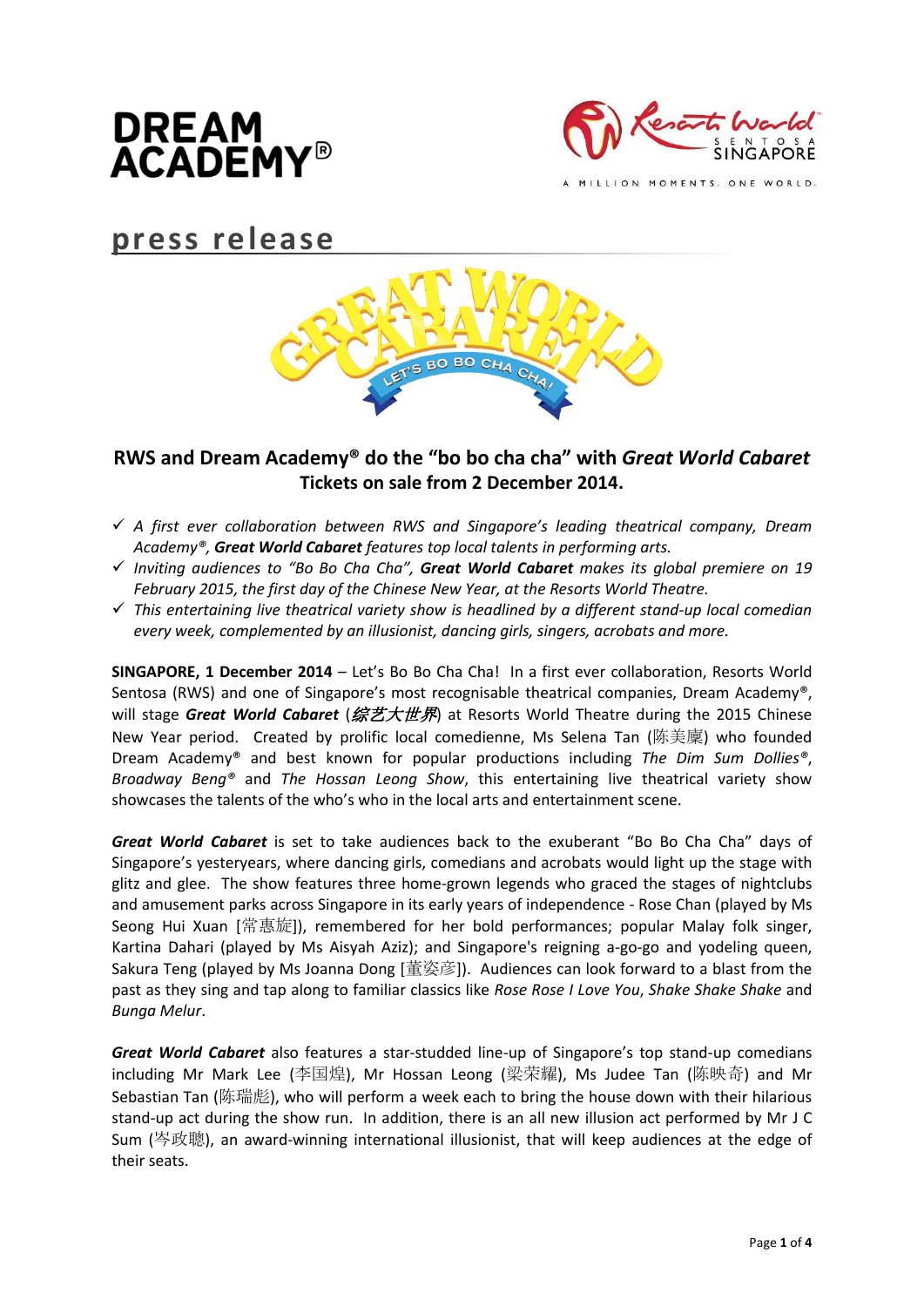# *One of the first local original productions to be staged during Singapore's Golden Jubilee*

"As one of the first local original productions to be staged during Singapore's Golden Jubilee, this is a must-watch production. Local arts and entertainment fans will get to experience the heady buzz of nostalgia set in the 1960's and 1970's of Singapore. *Great World Cabaret* is a fabulous and delightfully funny show with catchy tunes, vibrant costumes and colourful characters that will be sure to make audiences dance and groove along during the festive season," said Ms Andrea Teo ( $\mathbb K$ 韵爱), Vice President of Entertainment, RWS (圣淘沙名胜世界娱乐统筹部副总裁).

Executive Producer and Creator of *Great World Cabaret*, Ms Selena Tan (陈美廩), who also penned and starred in the wildly popular *The Dim Sum Dollies®*, said: "It's a first adventure for Dream Academy® to be working with RWS and putting on a show at the Resorts World Theatre under the wonderfully deft hands of our talented Director, George Chan. It is sure to be a spectacular variety show with a lot of great laughs. Laughter is the Dream Academy® way and it will find its way to the Resorts World Theatre come Chinese New Year 2015 in Great World Cabaret! So, I would encourage everyone by saying "Let's Bo Bo Cha Cha!""

The credentials of *Great World Cabaret*'s creative team read like the who's who of Singapore's local arts and entertainment scene. Apart from Ms Selena Tan who created the show concept, the show is directed by local theatre veteran Mr George Chan (田伟鸿) as well as written jointly by eight-time nominee for the Life! Theatre awards, Mr Alfian Sa'at and one of Singapore's highly followed bloggers, Mr Benjamin "Miyagi" Lee (李士耀). The music direction was entrusted to Mr Bang Wenfu (冯文甫), one of Singapore's most sought-after composers, arrangers and musical directors. Mr Andy Benjamin Cai (蔡正维) is the show's choreographer.

"Since our opening in 2010, RWS has been an active player contributing to the growth of the local arts and entertainment scene in Singapore especially with our diverse entertainment offerings. Our first ever collaboration with Dream Academy® underscores our commitment to support local and original productions. We hope that *Great World Cabaret* will set a milestone for more potential collaborations to come that present our local talents to a wider regional audience," added Ms Andrea Teo.

*Great World Cabaret* is rated 'Advisory for 13 and above'.

# **Note to Editors:**

- 1. Please use the following photo caption for visual.
- 2. High resolution images and biographies of key cast and creative team can be downloaded from link: <https://onedrive.live.com/redir?resid=6476BA4B1BD9C14B%21333>
- 3. All images are to be attributed to: Dream Academy®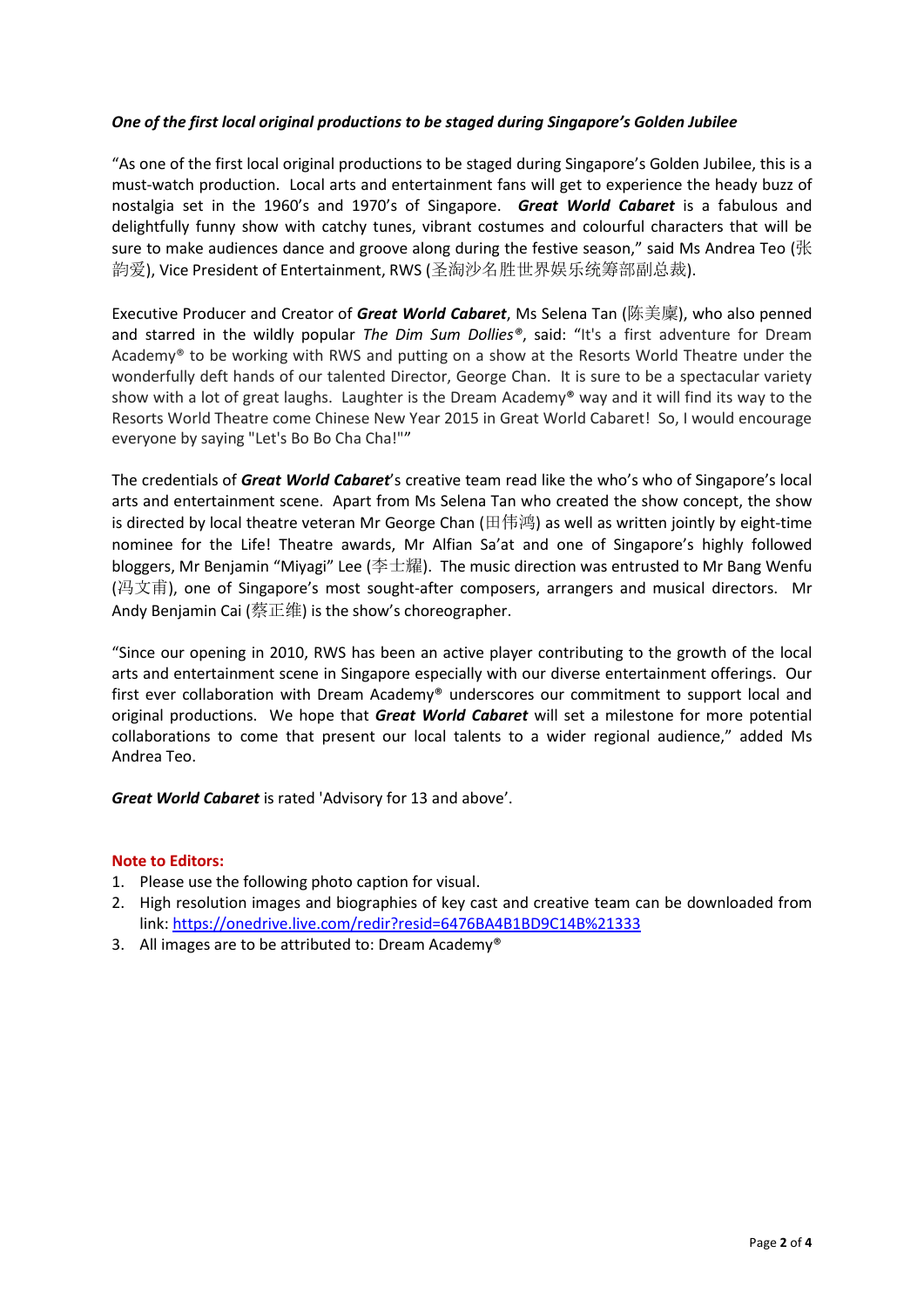

*Great World Cabaret* reimagines the "Bo Bo Cha Cha" days of Singapore's yesteryears where sequin-clad dancing girls, hilarious comedians, death-defying acrobats and snazzy magicians ruled the nightlife with their glitzy and entertaining performances.

# **WHAT:** *Great World Cabaret*

**WHEN: Premieres 19 February 2015 till 17 March 2015** Monday, Tuesday, Thursday and Friday: 8pm Saturday and Sunday: 3pm (Matinee) and 8pm **WHERE:** Resorts World Theatre, Resorts World Sentosa

**TICKETS:** Tickets are priced at S\$48, S\$68, S\$88, S\$108, S\$128. Prices exclude SISTIC booking fees and handling charges. Tickets can be purchased via: (65) 6348 5555 | [www.sistic.com.sg](http://www.sistic.com.sg/) | Resorts World Theatre [| www.rwsentosa.com/gwc](http://www.rwsentosa.com/gwc)

> HSBC is the official bank partner for *Great World Cabaret*. From 2 to 15 December 2014, all HSBC credit or debit cardholders will enjoy priority ticket sales. During this period, cardholders will also enjoy 20% off ticket prices and complimentary seat upgrade for purchase of Category 2 or 3 tickets, subject to availability. Thereafter, HSBC Premier MasterCard and Visa Infinite cardholders will continue to enjoy 20% off ticket prices till 17 March 2015.

> In celebration of Singapore's  $50<sup>th</sup>$  birthday, a pioneer generation special package is offered to every pioneer citizen who will receive 50% off their own ticket purchase when they flash their Pioneer Generation card.

> > – Ends –

### **ABOUT RESORTS WORLD SENTOSA**

Resorts World Sentosa (RWS), Asia's ultimate destination resort, is located on Singapore's resort island of Sentosa. Spanning 49 hectares, the resort opened in January 2010 and welcomed over 45 million visitors in its first three years of opening. RWS is home to two mega attractions - the region's first-and-only Universal